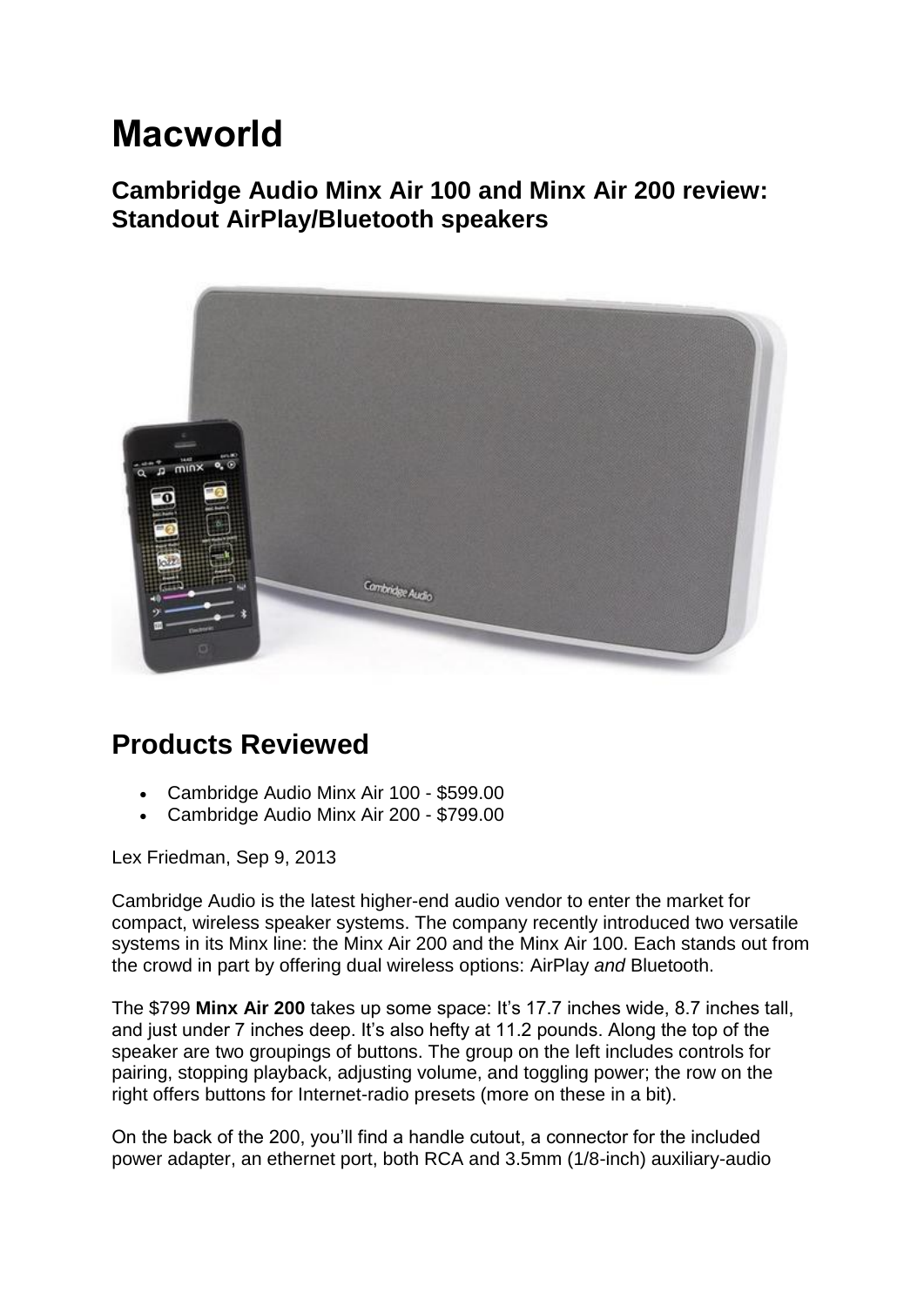inputs, a Micro-USB port (for service and potential firmware upgrades), and a dial for adjusting the bass level.

Under the front speaker grille, the 200 hosts a pair of 2.25-inch Balanced Mode Radiator drivers and a 6.5-inch lower-frequency driver. Inside is an amplification system boasting 200 Watts of total power (hence the unit's numerical name).



The Minx Air 100 (front) and 200 (rear)

The \$599 **Minx Air 100** looks just like its big brother, only smaller. It sports all the same buttons, the same cutout carrying handle, the same connections and controls on the back—it's identical but for its size and power. The 100 is a bit lighter at nine pounds, and its dimensions are a bit smaller at 13.9 inches wide, 7.1 inches tall, and just under 6 inches deep. It includes just two speaker drivers: dual 4-inch, full-range versions, along with a passive bass port. And where the Minx Air 200 offers 200 Watts of amplification, the 100 pushes out—you guessed it—just 100 Watts. The Minx Air 100 is not so much a younger brother as a Mini-Me.

Sonically speaking, the 200 is a beast. I love a speaker where I hear elements of songs I've never noticed before. The 200 served up acoustic surprises again and again. Bass is strong with the bass level set at the midpoint, and stronger than necessary if you dial it all the way up. Midrange and treble frequencies are wellrepresented, too, with nice clarity and punch.

The 100 offers great sound, too—just less of it. Unsurprisingly, the 100's bass performance isn't nearly as impressive as the low-range-driver-packing 200, and the 100's peak volume is quieter than the 200's. Still, the smaller speaker puts out a lot of sound, and it's a pleasure to listen to. It just can't rival the full, powerful sound of the 200.